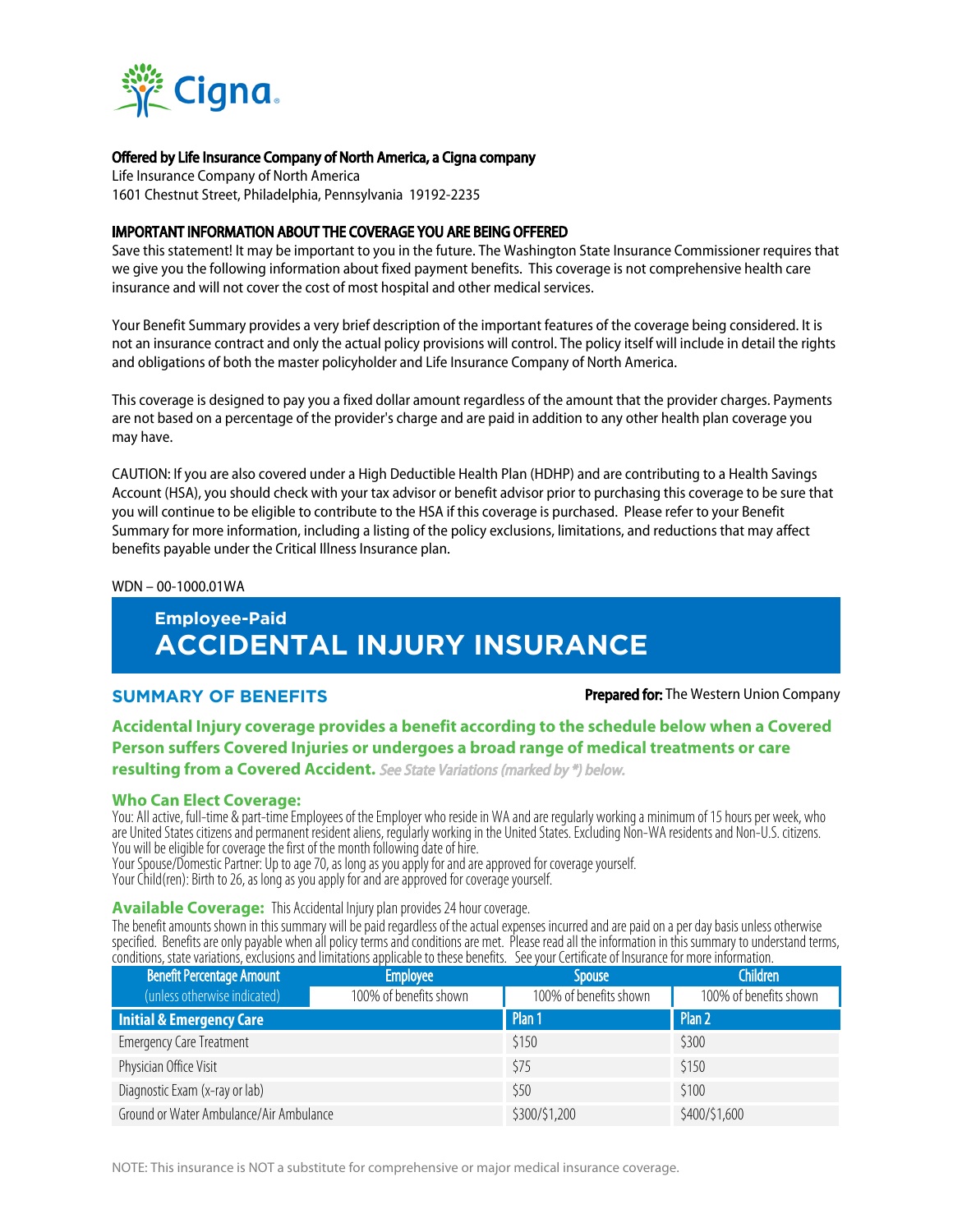# **Available Coverage — continued**

| <b>Hospitalization Benefits</b>                                                        | Plan 1        | Plan 2        |
|----------------------------------------------------------------------------------------|---------------|---------------|
| Hospital Admission                                                                     | \$500         | \$1,000       |
| Hospital Stay                                                                          | \$100         | \$200         |
| Intensive Care Unit Stay                                                               | \$200         | \$400         |
| <b>Fractures and Dislocations</b>                                                      | Plan 1        | Plan 2        |
| Per covered surgically-repaired fracture                                               | \$100-\$4,000 | \$200-\$8,000 |
| Per covered non-surgically-repaired fracture                                           | \$50-\$2,000  | \$100-\$4,000 |
| Chip Fracture (percent of fracture benefit)                                            | 25%           | 25%           |
| Per covered surgically-repaired dislocation                                            | \$100-\$4,000 | \$200-\$6,000 |
| Per covered non-surgically-repaired dislocation                                        | \$50-\$2,000  | \$100-\$3,000 |
| <b>Follow-Up Care</b>                                                                  | Plan 1        | Plan 2        |
| Follow-up Physician Office Visit                                                       | \$50          | \$75          |
| Follow-up Physical Therapy Visit                                                       | \$25          | \$50          |
| <b>Enhanced Accident Benefits</b>                                                      | Plan 1        | Plan 2        |
| Examples:                                                                              |               |               |
| Small Lacerations (Less than or equal to 6 inches long and requires 2 or more sutures) | \$50          | \$100         |
| Large Lacerations (more than 6 inches long and requires 2 or more sutures)             | \$400         | \$600         |
| Concussion                                                                             | \$100         | \$150         |
| Coma (lasting 7 days with no response)                                                 | \$5,000       | \$10,000      |
|                                                                                        |               |               |

Additional Accidental Injury benefits included - See certificate for details, including limitations & exclusions.

Portability Feature: You, your spouse, and child(ren) can continue 100% of your coverage at the time your coverage ends. You must be under the age of 70in order to continue your coverage. Rates may change and all coverage ends at age100. Applies to United States Citizens and Permanent Resident Aliens residing in the United States.

# **Your Cost of Coverage:**

| <b>Tier</b>             | Plan 1 | Plan 2  |
|-------------------------|--------|---------|
| Employee                | \$3.17 | \$6.14  |
| Employee and spouse     | \$5.41 | \$10.47 |
| Employee and child(ren) | \$5.50 | \$10.65 |
| Family                  | \$7.41 | \$14.38 |

Costs are subject to change. Actual per pay period premiums may differ slightly due to rounding.

# **Important Definitions and Policy Provisions:**

Coverage Type: Benefits are paid when a Covered Injury results, directly and independently of all other causes, from a Covered Accident. Covered Accident: A sudden, unforeseeable, external event that results, directly and independently of all other causes, in a Covered Injury or Covered Loss and occurs while the Covered Person is insured under this Policy; is not contributed to by disease, sickness, mental or bodily infirmity; and is not otherwise excluded under the terms of this Policy.

Covered Injury: Any bodily harm that results directly and independently of all other causes from a Covered Accident.

Covered Person: An eligible person who is enrolled for coverage under this Policy.

Covered Loss: A loss that is the result, directly and independently of other causes, from a Covered Accident suffered by the Covered Person within the applicable time period described in the Policy.

Hospital: An institution that is licensed as a hospital pursuant to applicable law; primarily and continuously engaged in providing medical care and treatment to sick and injured persons; managed under the supervision of a staff of medical doctors; provides 24-hour nursing services by or under the supervision of a graduate registered Nurse (R.N.); and has medical, diagnostic and treatment facilities with major surgical facilities on its premises, or available to it on a prearranged basis, and charges for its services. The term Hospital does not include a clinic, facility, or unit of a Hospital for: rehabilitation, convalescent, custodial, educational, or nursing care; the aged, treatment of drug or alcohol addiction.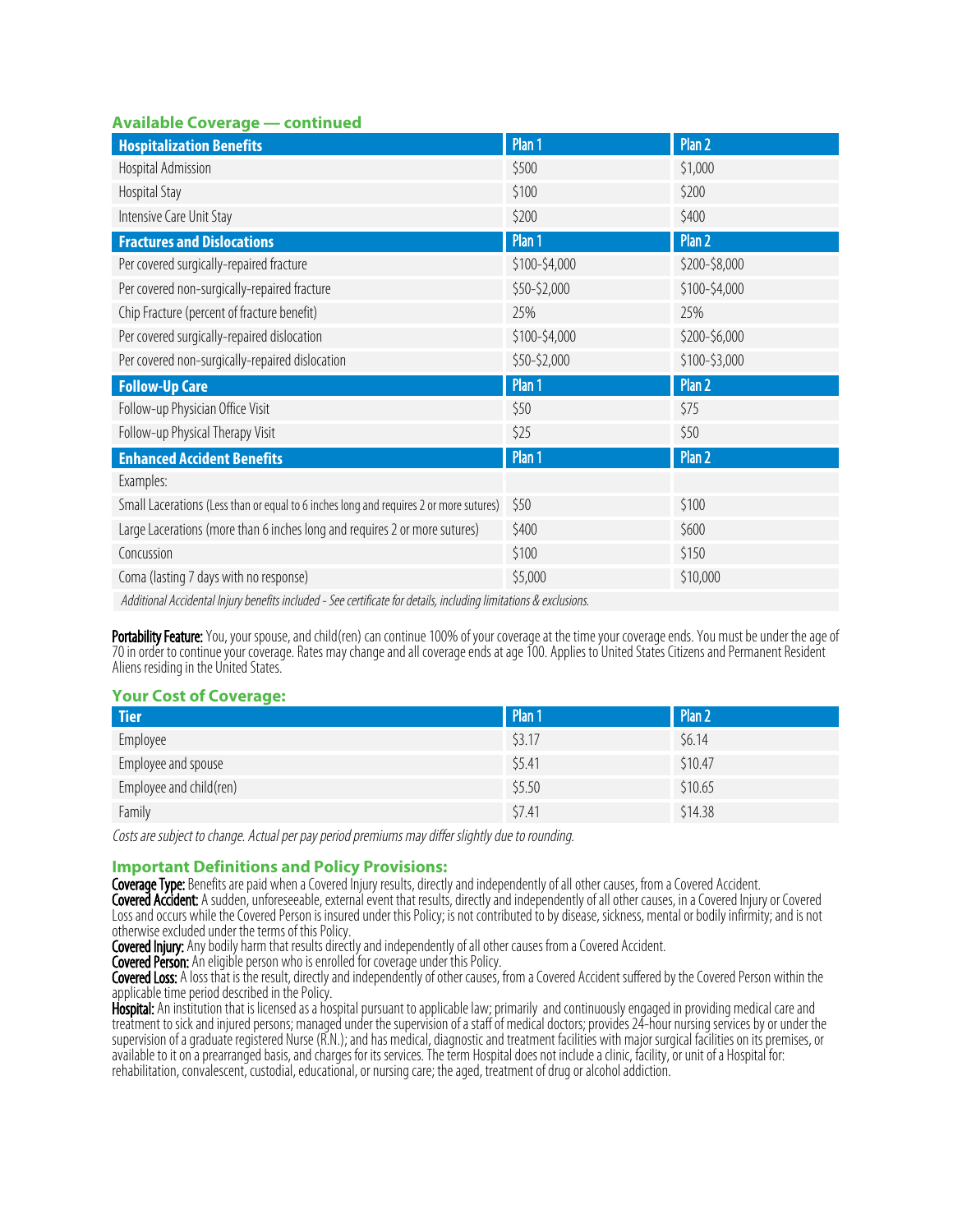## **Important Definitions and Policy Provisions — continued**

When your coverage begins: Coverage begins on the later of the program's effective date, the date you become eligible, or the first of the month following the date your completed enrollment form is received unless otherwise agreed upon by Cigna. Your coverage will not begin unless you are actively at work on the effective date. Coverage for all Covered Persons will not begin on the effective date if hospital, facility or home confined, disabled or receiving disability benefits or unable to perform activities of daily living.

When your coverage ends: Coverage ends on the earliest of the date you and your dependents are no longer eligible, the date the group policy is no longer in force, or the date for the last period for which required premiums are paid. For your dependent, coverage also ends when your coverage ends, when their premiums are not paid or when they are no longer eligible. (Under certain circumstances, your coverage may be continued. Be sure to read the provisions in your Certificate.)

30 Day Right To Examine Certificate: If a Covered Person is not satisfied with the Certificate for any reason, it may be returned to us within 30 days after receipt. We will return any premium that has been paid and the Certificate will be void as if it had never been issued.

**Benefit Conditions and Limitations:** This document provides only the highlights. All claims for a covered loss must meet specific Benefit Conditions and Limitations and are otherwise subject to all other terms set forth in the group policy.

Common Exclusions:\* In addition to any benefit specific exclusions, no payments will be made for losses which directly or indirectly, is caused by or results from: • intentionally self-inflicted injury, including suicide or any attempted suicide; • committing an assault or felony; • bungee jumping; parachuting; skydiving; parasailing; hang-gliding; • declared or undeclared war or act of war; • aircraft or air travel, except as a commercial passenger or Aircraft used by the Air Mobility Command (unless owned, leased or controlled by policy holder/subscriber); • sickness, disease, bodily or mental infirmity, bacterial or viral infection or medical or surgical treatment, except bacterial infection from an accidental external cut or wound or accidental ingestion of contaminated food; • activities of active military duty, except Reserve or National Guard active duty training lasting 31 days or less; • services or treatment rendered by a physician, nurse or any other person who is: employed by the subscriber, living with or immediate family of the Covered Person, or providing alternative medical treatments. Actual policy terms may vary depending on your plan design and location.

## Specific Benefit Exclusions & Limitations:\*

Emergency Care Treatment: Treatment must occur within 30 days of the Covered Accident. Limits: payable once per Covered Accident, per Covered Person. Excludes: treatment provided by an immediate family member, clinic, or doctor's office. Physician Office Visit: Must be diagnosed and treated by a physician within 365 days of the Covered Accident. <u>Limits</u>: payable once per Covered Accident, per Covered Person; not payable if a Covered Person is eligible to receive a benefit under Emergency Treatment. <u>Excludes</u>: routine health examinations or immunizations for Covered Persons Age 60 and older, visits for Mental or Nervous Disorders, and visits by a surgeon while confined to a Hospital. Diagnostic Exam: payable once per Covered Accident, per Covered Person. Treatment must occur within 365 days of the Covered Accident. Ground Ambulance or Water/Air Ambulance: Services must be provided from the scene of the Covered Accident or within 365 days of Covered Accident. Limits: payable once per Covered Accident, per Covered Person; only one benefit will be paid ground or water/air, whichever is greater. Hospital Admission: Inpatient admission must occur within 365 days of the Covered Accident due to such accident. Limits: payable once per Covered Accident. Excludes: treatment in an emergency room, provided on an outpatient basis, or for re-admission for the same Covered Accident.

Hospital Stay per day: Must be admitted for at least 23 hours or admitted inpatient and confined within 365 days of the Covered Accident. Limits: 365 days per Covered Accident; 1 stay per accident; not payable for hospital re-admission for same Covered Accident; if eligible for Hospital Stay Benefit and Initial Intensive Care Unit Benefit, only 1 benefit will be paid for the same Covered Accident, whichever is greater; Stays within 365 days for the same or a related Covered Accident are considered one Stay. Intensive Care Unit Stay per day: Must be admitted for at least 23 hours or admitted inpatient and confined within 365 days of the Covered Accident. Limits: 365 days per Covered Accident; not payable for hospital re-admission for same Covered Accident; if eligible for Hospital Stay Benefit and Initial Intensive Care Unit Benefit, only 1 benefit will be paid for the same Covered Accident, whichever is greater; Stays within 365 days for the same or a related Covered Accident are considered one Stay. Fracture/Dislocation: If more than one fracture, only one benefit will be paid, whichever is the greater amount. Chip fracture not paid in addition to closed fracture. Limits: Both fractures and dislocations are limited to 1 per accident. Must be diagnosed and treated by a physician within 365 days of the Covered Accident.

**Follow-up Physician Office Visit:** Limits: 10 follow up visit(s) for each Covered Person per Covered Accident for follow up physician office visits. Must be examined, treated or prescribed by physician. Examination or treatment must be provided within 90 days and treatment must be completed within 365 days of the Covered Accident. **Follow-up Physical Therapy Visit:** <u>Limits</u>: 10 follow up visit(s) for each Covered Person per Covered Accident for follow up physical therapy visits. Must be examined, treated or prescribed by physician. Examination or treatment must be provided within 90 days and treatment must be completed within 365 days of the Covered Accident. Large Lacerations: Treatment by physician must be received within 365 days of the Covered Accident.Limits: payable 1 time per Covered Person, Per Covered Accident; Multiple lacerations pay a maximum of 2 times the benefit. Concussion: Must be diagnosed by a physician within 365 days of the Covered Accident. Limits: payable 1 time per Covered Accident. Coma: Limits: payable 1 times per Covered Accident. Must be unconscious for 7 days or more with no response to external stimuli and requiring artificial respiratory or life support. Excludes: medically induced coma.

#### \*State Variations

Spouse definition includes civil union partners in New Hampshire and Vermont. Specific Benefit Exclusions and Limitations The timeframe to obtain services following a covered accident is extended in SD and WA. Common Exclusions may vary for residents of MN, SC, SD, and WA. Hospital/ICU Stay requires a 31 day minimum for Idaho residents. See your Certificate for detail. Portability in VT is referred to as Continuation due to loss of eligibility. VT residents are not subject to the age limit to continue coverage.